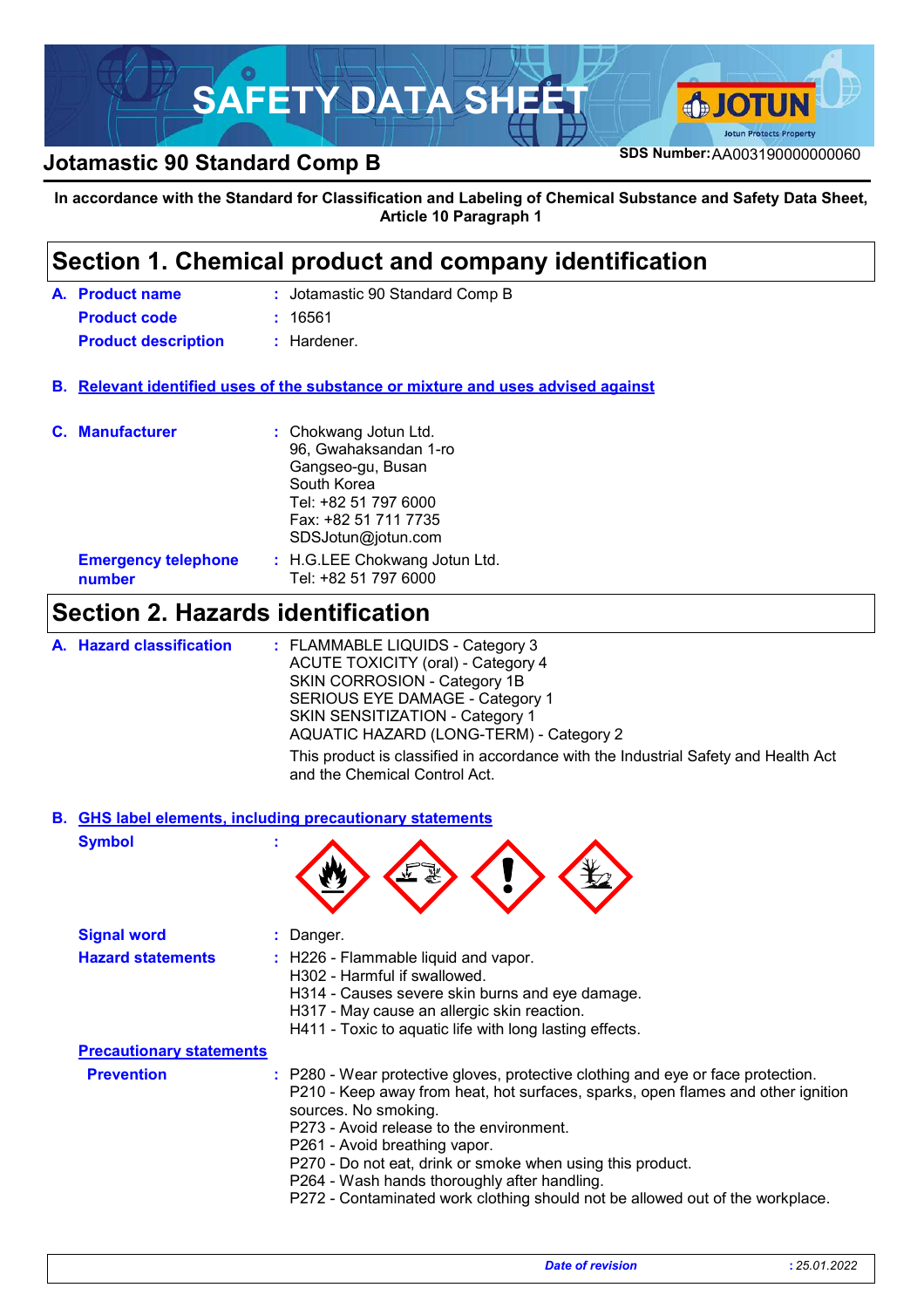### **Section 2. Hazards identification**

| <b>Response</b> | : P391 - Collect spillage.<br>P304 + P340, P310 - IF INHALED: Remove person to fresh air and keep<br>comfortable for breathing. Immediately call a POISON CENTER or doctor.<br>P301 + P310, P330, P331 - IF SWALLOWED: Immediately call a POISON<br>CENTER or doctor. Rinse mouth. Do NOT induce vomiting.<br>P303 + P361 + P353, P310 - IF ON SKIN (or hair): Take off immediately all<br>contaminated clothing. Rinse skin with water. Immediately call a POISON CENTER<br>or doctor.<br>P363 - Wash contaminated clothing before reuse.<br>P302 + P352 - IF ON SKIN: Wash with plenty of water.<br>P333 + P313 - If skin irritation or rash occurs: Get medical advice or attention.<br>P305 + P351 + P338, P310 - IF IN EYES: Rinse cautiously with water for several<br>minutes. Remove contact lenses, if present and easy to do. Continue rinsing.<br>Immediately call a POISON CENTER or doctor. |
|-----------------|----------------------------------------------------------------------------------------------------------------------------------------------------------------------------------------------------------------------------------------------------------------------------------------------------------------------------------------------------------------------------------------------------------------------------------------------------------------------------------------------------------------------------------------------------------------------------------------------------------------------------------------------------------------------------------------------------------------------------------------------------------------------------------------------------------------------------------------------------------------------------------------------------------|
| <b>Storage</b>  | $:$ P405 - Store locked up.                                                                                                                                                                                                                                                                                                                                                                                                                                                                                                                                                                                                                                                                                                                                                                                                                                                                              |
| <b>Disposal</b> | : P501 - Dispose of contents and container in accordance with all local, regional,<br>national and international regulations.                                                                                                                                                                                                                                                                                                                                                                                                                                                                                                                                                                                                                                                                                                                                                                            |

#### **C.**

| <b>Other hazards which do : None known.</b> |  |
|---------------------------------------------|--|
| not result in                               |  |
| <b>classification</b>                       |  |

## **Section 3. Composition/information on ingredients**

| Substance/mixture                              | : Mixture        |
|------------------------------------------------|------------------|
| <b>Other means of</b><br><b>identification</b> | : Not available. |

| <b>Ingredient name</b>            | <b>Common name</b>             | <b>Identifiers</b> | $\frac{9}{6}$ |
|-----------------------------------|--------------------------------|--------------------|---------------|
| aminepoxyadduct                   | aminepoxyadduct                | CAS: 1075254-00-0  | $≥30 - ≤35$   |
| benzyl alcohol                    | benzyl alcohol                 | CAS: 100-51-6      | $≥15 - ≤20$   |
| hydrocarbons, c9-unsatd., polymd. | hydrocarbons,                  | CAS: 71302-83-5    | $≥10 - ≤15$   |
|                                   | C9-unsaturated,                |                    |               |
|                                   | polymerized                    |                    |               |
| xylene                            | xylene                         | CAS: 1330-20-7     | $≥10 - ≤15$   |
| 3-aminomethyl-                    | 3-aminomethyl-                 | CAS: 2855-13-2     | ≤10           |
| 3,5,5-trimethylcyclohexylamine    | 3,5,5-trimethylcyclohexylamine |                    |               |
| Phenol, methylstyrenated          | Phenol, methylstyrenated       | CAS: 68512-30-1    | ≤10           |
| Phenol, styrenated                | Phenol, styrenated             | CAS: 61788-44-1    | ≤10           |
| ethylbenzene                      | ethylbenzene                   | CAS: 100-41-4      | ≤5            |
| 2-methylpentane-1,5-diamine       | 2-methylpentane-               | CAS: 15520-10-2    | $\leq 5$      |
|                                   | 1,5-diamine                    |                    |               |

**There are no additional ingredients present which, within the current knowledge of the supplier and in the concentrations applicable, are classified as hazardous to health or the environment and hence require reporting in this section.**

**Occupational exposure limits, if available, are listed in Section 8.**

### **Section 4. First aid measures**

#### **A. Eye contact :**

Get medical attention immediately. Call a poison center or physician. Immediately flush eyes with plenty of water, occasionally lifting the upper and lower eyelids. Check for and remove any contact lenses. Continue to rinse for at least 10 minutes. Chemical burns must be treated promptly by a physician.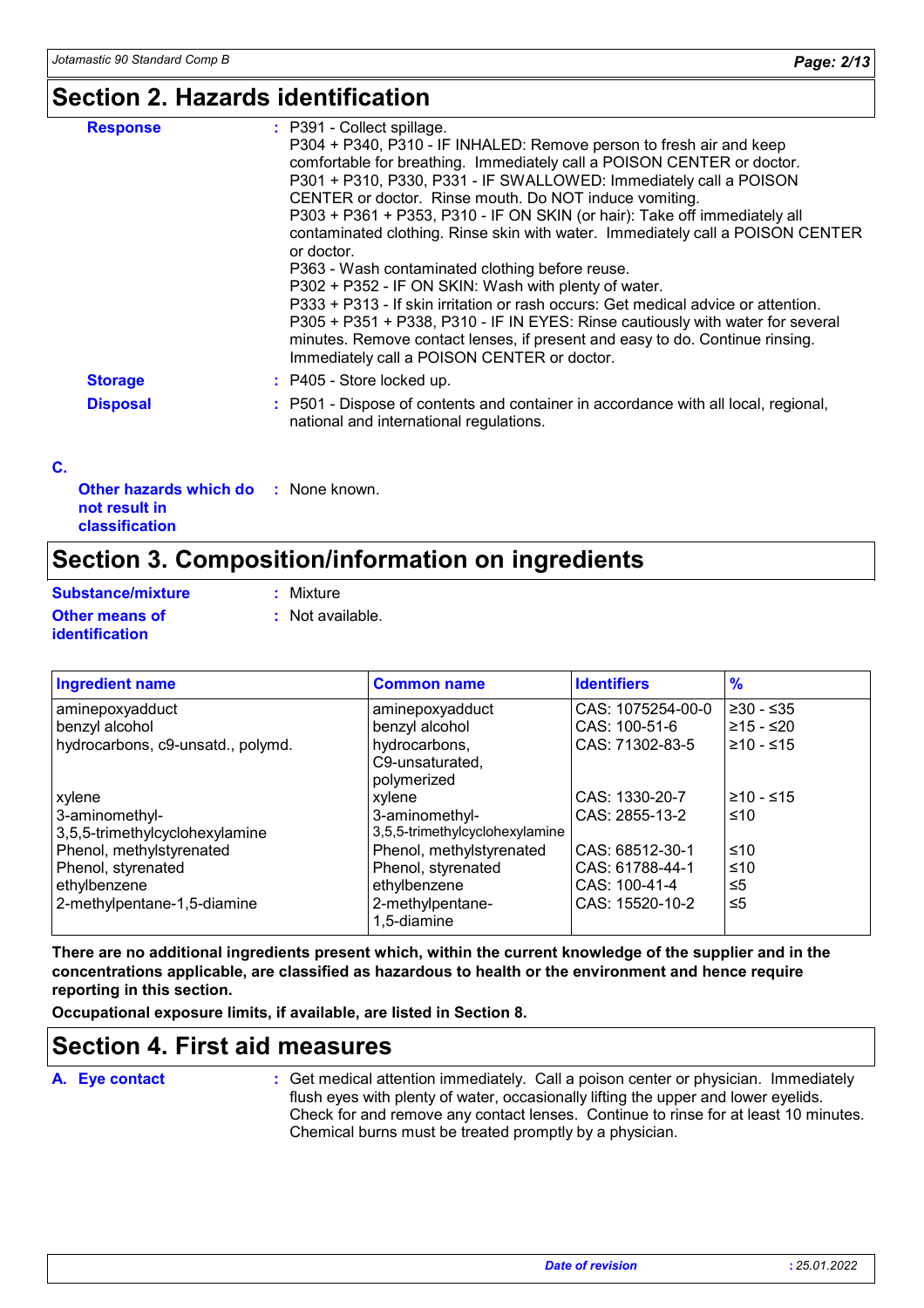### **Section 4. First aid measures**

| <b>B.</b> Skin contact            | : Get medical attention immediately. Call a poison center or physician. Wash with<br>plenty of soap and water. Remove contaminated clothing and shoes. Wash<br>contaminated clothing thoroughly with water before removing it, or wear gloves.<br>Continue to rinse for at least 10 minutes. Chemical burns must be treated promptly<br>by a physician. In the event of any complaints or symptoms, avoid further exposure.<br>Wash clothing before reuse. Clean shoes thoroughly before reuse.                                                                                                                                                                                                                                                                                                                                                                                                               |
|-----------------------------------|---------------------------------------------------------------------------------------------------------------------------------------------------------------------------------------------------------------------------------------------------------------------------------------------------------------------------------------------------------------------------------------------------------------------------------------------------------------------------------------------------------------------------------------------------------------------------------------------------------------------------------------------------------------------------------------------------------------------------------------------------------------------------------------------------------------------------------------------------------------------------------------------------------------|
| <b>C.</b> Inhalation              | Get medical attention immediately. Call a poison center or physician. Remove<br>victim to fresh air and keep at rest in a position comfortable for breathing. If it is<br>suspected that fumes are still present, the rescuer should wear an appropriate mask<br>or self-contained breathing apparatus. If not breathing, if breathing is irregular or if<br>respiratory arrest occurs, provide artificial respiration or oxygen by trained personnel.<br>It may be dangerous to the person providing aid to give mouth-to-mouth<br>resuscitation. If unconscious, place in recovery position and get medical attention<br>immediately. Maintain an open airway. Loosen tight clothing such as a collar, tie,<br>belt or waistband. In case of inhalation of decomposition products in a fire,<br>symptoms may be delayed. The exposed person may need to be kept under<br>medical surveillance for 48 hours. |
| <b>D.</b> Ingestion               | Get medical attention immediately. Call a poison center or physician. Wash out<br>mouth with water. Remove dentures if any. If material has been swallowed and the<br>exposed person is conscious, give small quantities of water to drink. Stop if the<br>exposed person feels sick as vomiting may be dangerous. Do not induce vomiting<br>unless directed to do so by medical personnel. If vomiting occurs, the head should<br>be kept low so that vomit does not enter the lungs. Chemical burns must be treated<br>promptly by a physician. Never give anything by mouth to an unconscious person.<br>If unconscious, place in recovery position and get medical attention immediately.<br>Maintain an open airway. Loosen tight clothing such as a collar, tie, belt or<br>waistband.                                                                                                                  |
| E. Notes to physician             | : In case of inhalation of decomposition products in a fire, symptoms may be delayed.<br>The exposed person may need to be kept under medical surveillance for 48 hours.                                                                                                                                                                                                                                                                                                                                                                                                                                                                                                                                                                                                                                                                                                                                      |
| <b>Specific treatments</b>        | : No specific treatment.                                                                                                                                                                                                                                                                                                                                                                                                                                                                                                                                                                                                                                                                                                                                                                                                                                                                                      |
| <b>Protection of first-aiders</b> | : No action shall be taken involving any personal risk or without suitable training. If it<br>is suspected that fumes are still present, the rescuer should wear an appropriate<br>mask or self-contained breathing apparatus. It may be dangerous to the person<br>providing aid to give mouth-to-mouth resuscitation. Wash contaminated clothing<br>thoroughly with water before removing it, or wear gloves.                                                                                                                                                                                                                                                                                                                                                                                                                                                                                               |

#### **See toxicological information (Section 11)**

# **Section 5. Fire-fighting measures**

| A. | <b>Extinguishing media</b>                              |                                                                                                                                                                                                                                                                                                                                                                                                                                 |
|----|---------------------------------------------------------|---------------------------------------------------------------------------------------------------------------------------------------------------------------------------------------------------------------------------------------------------------------------------------------------------------------------------------------------------------------------------------------------------------------------------------|
|    | <b>Suitable extinguishing</b><br>media                  | : Use dry chemical, $CO2$ , water spray (fog) or foam.                                                                                                                                                                                                                                                                                                                                                                          |
|    | <b>Unsuitable</b><br>extinguishing media                | : Do not use water jet.                                                                                                                                                                                                                                                                                                                                                                                                         |
|    | <b>B.</b> Specific hazards arising<br>from the chemical | : Flammable liquid and vapor. Runoff to sewer may create fire or explosion hazard.<br>In a fire or if heated, a pressure increase will occur and the container may burst, with<br>the risk of a subsequent explosion. This material is toxic to aquatic life with long<br>lasting effects. Fire water contaminated with this material must be contained and<br>prevented from being discharged to any waterway, sewer or drain. |
|    | <b>Hazardous thermal</b><br>decomposition products      | : Decomposition products may include the following materials:<br>carbon dioxide<br>carbon monoxide<br>nitrogen oxides                                                                                                                                                                                                                                                                                                           |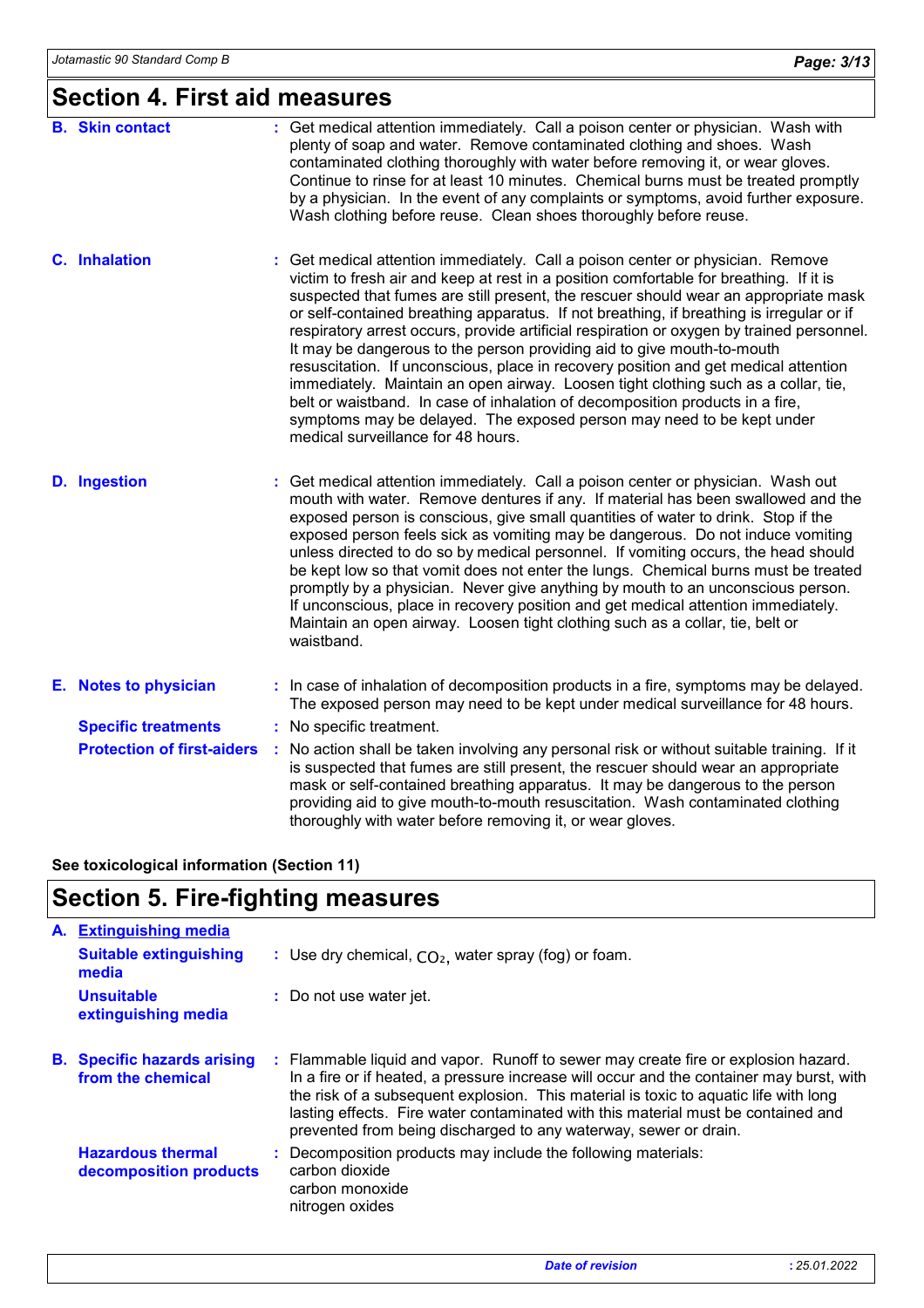### **Section 5. Fire-fighting measures**

| <b>C.</b> Special protective<br>equipment for fire-<br>fighters | : Fire-fighters should wear appropriate protective equipment and self-contained<br>breathing apparatus (SCBA) with a full face-piece operated in positive pressure<br>mode.                                                                                                                                                   |
|-----------------------------------------------------------------|-------------------------------------------------------------------------------------------------------------------------------------------------------------------------------------------------------------------------------------------------------------------------------------------------------------------------------|
| <b>Special precautions for</b><br>fire-fighters                 | : Promptly isolate the scene by removing all persons from the vicinity of the incident if<br>there is a fire. No action shall be taken involving any personal risk or without<br>suitable training. Move containers from fire area if this can be done without risk.<br>Use water spray to keep fire-exposed containers cool. |

# **Section 6. Accidental release measures**

|  | A. Personal precautions,<br>protective equipment<br>and emergency<br>procedures | : No action shall be taken involving any personal risk or without suitable training.<br>Evacuate surrounding areas. Keep unnecessary and unprotected personnel from<br>entering. Do not touch or walk through spilled material. Shut off all ignition sources.<br>No flares, smoking or flames in hazard area. Do not breathe vapor or mist. Provide<br>adequate ventilation. Wear appropriate respirator when ventilation is inadequate.<br>Put on appropriate personal protective equipment. |  |
|--|---------------------------------------------------------------------------------|------------------------------------------------------------------------------------------------------------------------------------------------------------------------------------------------------------------------------------------------------------------------------------------------------------------------------------------------------------------------------------------------------------------------------------------------------------------------------------------------|--|
|--|---------------------------------------------------------------------------------|------------------------------------------------------------------------------------------------------------------------------------------------------------------------------------------------------------------------------------------------------------------------------------------------------------------------------------------------------------------------------------------------------------------------------------------------------------------------------------------------|--|

**Environmental B. precautions :** Avoid dispersal of spilled material and runoff and contact with soil, waterways, drains and sewers. Inform the relevant authorities if the product has caused environmental pollution (sewers, waterways, soil or air). Water polluting material. May be harmful to the environment if released in large quantities. Collect spillage.

| C. Methods and materials for containment and cleaning up |                                                                                                                                                                                                                                                                                                                                                                                                                                                                                                                                                                                                                                                                                                                                                                       |  |  |  |
|----------------------------------------------------------|-----------------------------------------------------------------------------------------------------------------------------------------------------------------------------------------------------------------------------------------------------------------------------------------------------------------------------------------------------------------------------------------------------------------------------------------------------------------------------------------------------------------------------------------------------------------------------------------------------------------------------------------------------------------------------------------------------------------------------------------------------------------------|--|--|--|
| <b>Small spill</b>                                       | : Stop leak if without risk. Move containers from spill area. Use spark-proof tools and<br>explosion-proof equipment. Dilute with water and mop up if water-soluble.<br>Alternatively, or if water-insoluble, absorb with an inert dry material and place in an<br>appropriate waste disposal container. Dispose of via a licensed waste disposal<br>contractor.                                                                                                                                                                                                                                                                                                                                                                                                      |  |  |  |
| <b>Large spill</b>                                       | : Stop leak if without risk. Move containers from spill area. Use spark-proof tools and<br>explosion-proof equipment. Approach release from upwind. Prevent entry into<br>sewers, water courses, basements or confined areas. Wash spillages into an<br>effluent treatment plant or proceed as follows. Contain and collect spillage with non-<br>combustible, absorbent material e.g. sand, earth, vermiculite or diatomaceous earth<br>and place in container for disposal according to local regulations (see Section 13).<br>Dispose of via a licensed waste disposal contractor. Contaminated absorbent<br>material may pose the same hazard as the spilled product. Note: see Section 1 for<br>emergency contact information and Section 13 for waste disposal. |  |  |  |

# **Section 7. Handling and storage**

#### **A. Precautions for safe handling**

| <b>Protective measures</b>                       | : Put on appropriate personal protective equipment (see Section 8). Persons with a<br>history of skin sensitization problems should not be employed in any process in<br>which this product is used. Do not get in eyes or on skin or clothing. Do not breathe<br>vapor or mist. Do not ingest. Avoid release to the environment. Use only with<br>adequate ventilation. Wear appropriate respirator when ventilation is inadequate.<br>Do not enter storage areas and confined spaces unless adequately ventilated.<br>Keep in the original container or an approved alternative made from a compatible<br>material, kept tightly closed when not in use. Store and use away from heat, sparks,<br>open flame or any other ignition source. Use explosion-proof electrical (ventilating,<br>lighting and material handling) equipment. Use only non-sparking tools. Take<br>precautionary measures against electrostatic discharges. Empty containers retain<br>product residue and can be hazardous. Do not reuse container. |
|--------------------------------------------------|--------------------------------------------------------------------------------------------------------------------------------------------------------------------------------------------------------------------------------------------------------------------------------------------------------------------------------------------------------------------------------------------------------------------------------------------------------------------------------------------------------------------------------------------------------------------------------------------------------------------------------------------------------------------------------------------------------------------------------------------------------------------------------------------------------------------------------------------------------------------------------------------------------------------------------------------------------------------------------------------------------------------------------|
| <b>Advice on general</b><br>occupational hygiene | : Eating, drinking and smoking should be prohibited in areas where this material is<br>handled, stored and processed. Workers should wash hands and face before<br>eating, drinking and smoking. Remove contaminated clothing and protective<br>equipment before entering eating areas. See also Section 8 for additional<br>information on hygiene measures.                                                                                                                                                                                                                                                                                                                                                                                                                                                                                                                                                                                                                                                                  |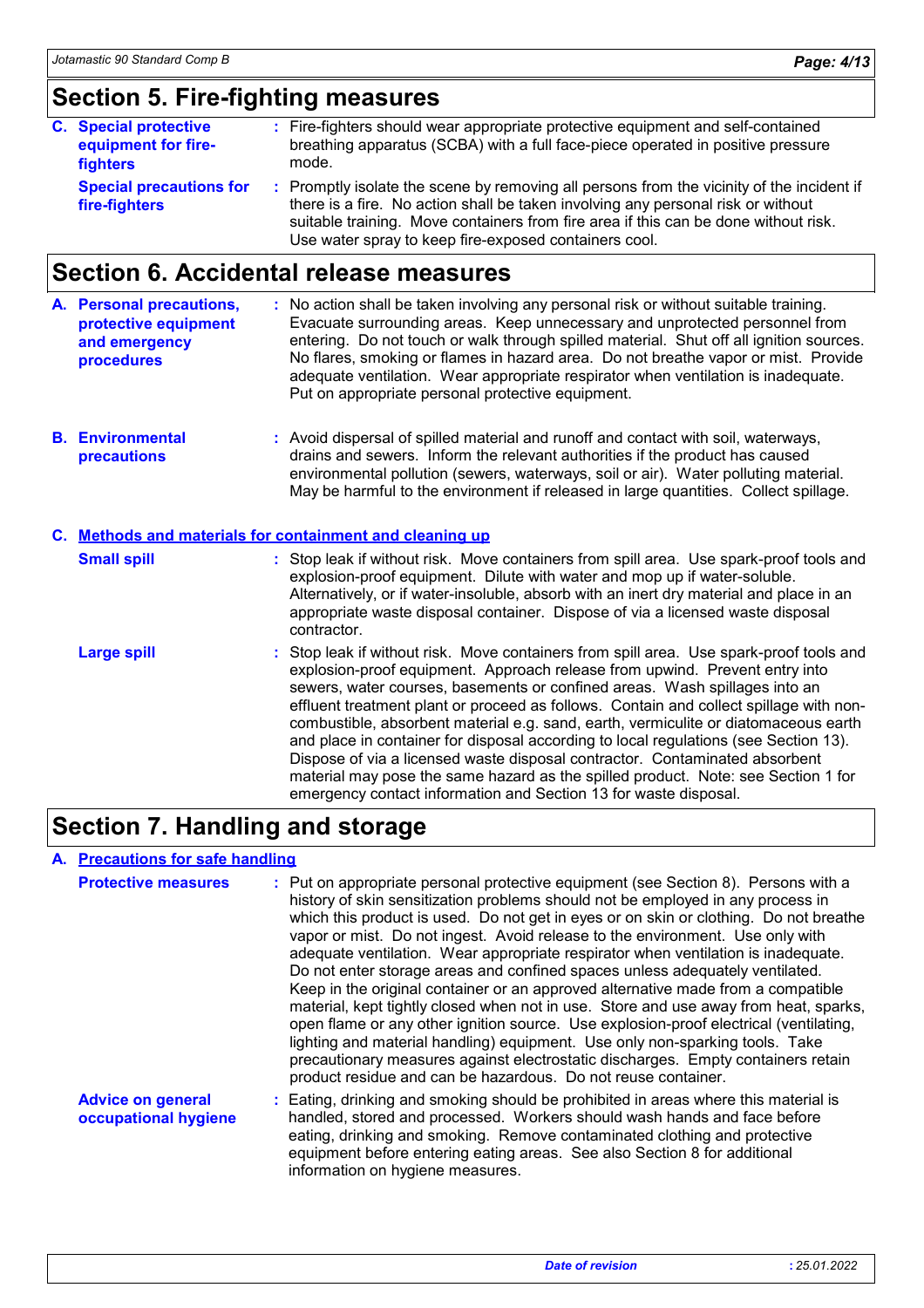# **Section 7. Handling and storage**

|  | <b>B.</b> Conditions for safe<br>storage, including any<br><b>incompatibilities</b> | : Store in accordance with local regulations. Store in a segregated and approved<br>area. Store in original container protected from direct sunlight in a dry, cool and well-<br>ventilated area, away from incompatible materials (see Section 10) and food and<br>drink. Store locked up. Eliminate all ignition sources. Separate from oxidizing<br>materials. Keep container tightly closed and sealed until ready for use. Containers<br>that have been opened must be carefully resealed and kept upright to prevent<br>leakage. Do not store in unlabeled containers. Use appropriate containment to<br>avoid environmental contamination. See Section 10 for incompatible materials<br>before handling or use. |
|--|-------------------------------------------------------------------------------------|------------------------------------------------------------------------------------------------------------------------------------------------------------------------------------------------------------------------------------------------------------------------------------------------------------------------------------------------------------------------------------------------------------------------------------------------------------------------------------------------------------------------------------------------------------------------------------------------------------------------------------------------------------------------------------------------------------------------|
|--|-------------------------------------------------------------------------------------|------------------------------------------------------------------------------------------------------------------------------------------------------------------------------------------------------------------------------------------------------------------------------------------------------------------------------------------------------------------------------------------------------------------------------------------------------------------------------------------------------------------------------------------------------------------------------------------------------------------------------------------------------------------------------------------------------------------------|

# **Section 8. Exposure controls/personal protection**

#### **A. Control parameters**

#### **Occupational exposure limits**

| <b>Ingredient name</b>                                                                                                                                                                                                                                                                                                                                                                                                                        |                                                                                                                                                                                                                                                                                                                                                                                                      | <b>Exposure limits</b>                                                                                                                                                                                                                                                                                                                                                                                                                                                                                                                                                                                                                                                                  |  |  |
|-----------------------------------------------------------------------------------------------------------------------------------------------------------------------------------------------------------------------------------------------------------------------------------------------------------------------------------------------------------------------------------------------------------------------------------------------|------------------------------------------------------------------------------------------------------------------------------------------------------------------------------------------------------------------------------------------------------------------------------------------------------------------------------------------------------------------------------------------------------|-----------------------------------------------------------------------------------------------------------------------------------------------------------------------------------------------------------------------------------------------------------------------------------------------------------------------------------------------------------------------------------------------------------------------------------------------------------------------------------------------------------------------------------------------------------------------------------------------------------------------------------------------------------------------------------------|--|--|
| xylene<br>ethylbenzene                                                                                                                                                                                                                                                                                                                                                                                                                        |                                                                                                                                                                                                                                                                                                                                                                                                      | <b>Ministry of Employment and Labor</b><br>(Republic of Korea, 1/2020).<br>STEL: 150 ppm 15 minutes.<br>TWA: 100 ppm 8 hours.<br><b>Ministry of Employment and Labor</b><br>(Republic of Korea, 1/2020).<br>STEL: 125 ppm 15 minutes.<br>TWA: 100 ppm 8 hours.                                                                                                                                                                                                                                                                                                                                                                                                                          |  |  |
| Use only with adequate ventilation. Use process enclosures, local exhaust<br><b>B.</b> Appropriate engineering<br>ventilation or other engineering controls to keep worker exposure to airborne<br><b>controls</b><br>contaminants below any recommended or statutory limits. The engineering controls<br>also need to keep gas, vapor or dust concentrations below any lower explosive<br>limits. Use explosion-proof ventilation equipment. |                                                                                                                                                                                                                                                                                                                                                                                                      |                                                                                                                                                                                                                                                                                                                                                                                                                                                                                                                                                                                                                                                                                         |  |  |
| <b>Environmental</b><br>exposure controls                                                                                                                                                                                                                                                                                                                                                                                                     | cases, fume scrubbers, filters or engineering modifications to the process<br>equipment will be necessary to reduce emissions to acceptable levels.                                                                                                                                                                                                                                                  | Emissions from ventilation or work process equipment should be checked to ensure<br>they comply with the requirements of environmental protection legislation. In some                                                                                                                                                                                                                                                                                                                                                                                                                                                                                                                  |  |  |
| C. Personal protective equipment                                                                                                                                                                                                                                                                                                                                                                                                              |                                                                                                                                                                                                                                                                                                                                                                                                      |                                                                                                                                                                                                                                                                                                                                                                                                                                                                                                                                                                                                                                                                                         |  |  |
| <b>Respiratory protection</b>                                                                                                                                                                                                                                                                                                                                                                                                                 | of roller or brush, consider use of charcoalfilter.                                                                                                                                                                                                                                                                                                                                                  | : If workers are exposed to concentrations above the exposure limit, they must use<br>appropriate, certified respirators. Use respiratory mask with charcoal and dust filter<br>when spraying this product(as filter combination A2-P2 or NIOSH-approved P95). In<br>confined spaces, use compressed-air or fresh-air respiratory equipment. When use                                                                                                                                                                                                                                                                                                                                   |  |  |
| <b>Eye protection</b>                                                                                                                                                                                                                                                                                                                                                                                                                         | : Use safety eyewear designed to protect against splash of liquids.                                                                                                                                                                                                                                                                                                                                  |                                                                                                                                                                                                                                                                                                                                                                                                                                                                                                                                                                                                                                                                                         |  |  |
| <b>Hand protection</b>                                                                                                                                                                                                                                                                                                                                                                                                                        | resistance to any individual or combination of chemicals.<br>storage, maintenance and replacement must be followed.<br>material.<br>correctly.<br>damage and poor maintenance.<br>applied once exposure has occurred.<br>Wear suitable gloves tested to EN374.<br>May be used, gloves(breakthrough time) 4 - 8 hours: PVC, neoprene<br>Viton®, polyvinyl alcohol (PVA), nitrile rubber, butyl rubber | There is no one glove material or combination of materials that will give unlimited<br>The breakthrough time must be greater than the end use time of the product.<br>The instructions and information provided by the glove manufacturer on use,<br>Gloves should be replaced regularly and if there is any sign of damage to the glove<br>Always ensure that gloves are free from defects and that they are stored and used<br>The performance or effectiveness of the glove may be reduced by physical/chemical<br>Barrier creams may help to protect the exposed areas of the skin but should not be<br>Recommended, gloves(breakthrough time) > 8 hours: 4H, Teflon, fluor rubber, |  |  |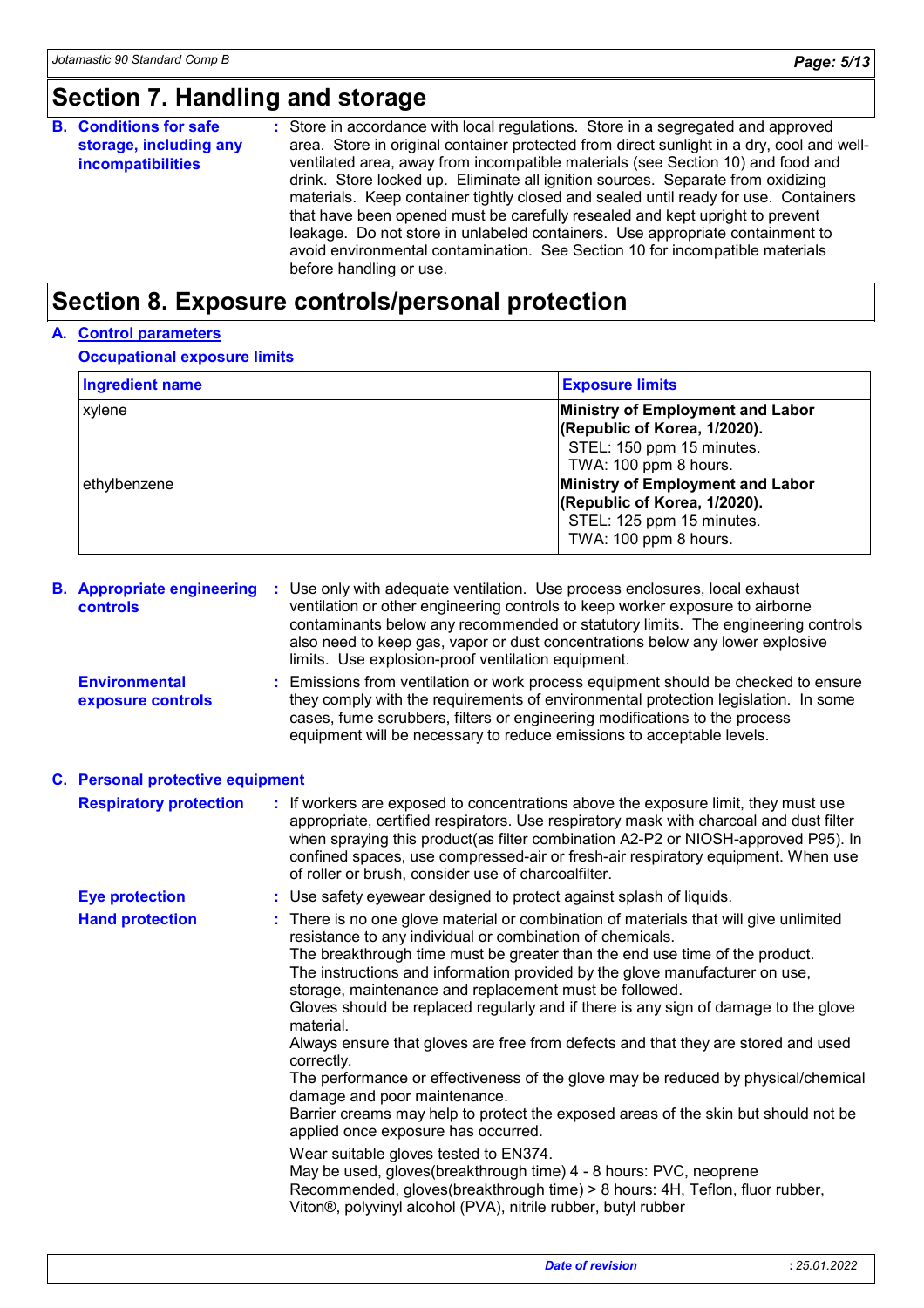# **Section 8. Exposure controls/personal protection**

|                         | For right choice of glove materials, with focus on chemical resistance and time of<br>penetration, seek advice by the supplier of chemical resistant gloves.                                                                                                                                                                                                                                                                                                                |
|-------------------------|-----------------------------------------------------------------------------------------------------------------------------------------------------------------------------------------------------------------------------------------------------------------------------------------------------------------------------------------------------------------------------------------------------------------------------------------------------------------------------|
|                         | The user must check that the final choice of type of glove selected for handling this<br>product is the most appropriate and takes into account the particular conditions of<br>use, as included in the user's risk assessment.                                                                                                                                                                                                                                             |
| <b>Body protection</b>  | : Personal protective equipment for the body should be selected based on the task<br>being performed and the risks involved and should be approved by a specialist<br>before handling this product. When there is a risk of ignition from static electricity,<br>wear anti-static protective clothing. For the greatest protection from static<br>discharges, clothing should include anti-static overalls, boots and gloves.                                               |
| <b>Hygiene measures</b> | : Wash hands, forearms and face thoroughly after handling chemical products, before<br>eating, smoking and using the lavatory and at the end of the working period.<br>Appropriate techniques should be used to remove potentially contaminated clothing.<br>Contaminated work clothing should not be allowed out of the workplace. Wash<br>contaminated clothing before reusing. Ensure that eyewash stations and safety<br>showers are close to the workstation location. |

# **Section 9. Physical and chemical properties**

The conditions of measurement of all properties are at standard temperature and pressure unless otherwise indicated.

|    | A. Appearance                                                    |                                                                                                                                        |
|----|------------------------------------------------------------------|----------------------------------------------------------------------------------------------------------------------------------------|
|    | <b>Physical state</b>                                            | $:$ Liquid.                                                                                                                            |
|    | <b>Color</b>                                                     | : Colorless.                                                                                                                           |
|    | <b>B.</b> Odor                                                   | : Characteristic.                                                                                                                      |
|    | <b>C.</b> Odor threshold                                         | : Not available.                                                                                                                       |
|    | D. pH                                                            | : Not applicable.                                                                                                                      |
|    | <b>E.</b> Melting/freezing point                                 | : Not applicable.                                                                                                                      |
|    | F. Boiling point, initial<br>boiling point, and<br>boiling range | : Lowest known value: $136.1^{\circ}$ C (277 $^{\circ}$ F) (ethylbenzene). Weighted average: 228.19 $^{\circ}$ C<br>$(442.7^{\circ}F)$ |
|    | G. Flash point                                                   | : Closed cup: $39^{\circ}$ C (102.2 $^{\circ}$ F)                                                                                      |
|    | <b>Fire point</b>                                                | : Not available.                                                                                                                       |
|    | H. Evaporation rate                                              | : Highest known value: 0.84 (ethylbenzene) Weighted average: 0.37 compared with<br>butyl acetate                                       |
| ı. | <b>Flammability (solid, gas)</b>                                 | : Not available.                                                                                                                       |
|    | J. Lower and upper<br>explosive (flammable)<br><b>limits</b>     | : Not available.                                                                                                                       |
|    | K. Vapor pressure                                                | : Highest known value: 1.2 kPa (9.3 mm Hg) (at 20°C) (ethylbenzene). Weighted<br>average: 0.22 kPa (1.65 mm Hg) (at 20°C)              |
|    | L. Solubility                                                    | : Insoluble in the following materials: cold water and hot water.                                                                      |
|    | <b>Solubility in water</b>                                       | : Not available.                                                                                                                       |
|    | <b>M. Vapor density</b>                                          | Highest known value: 3.7 (Air = 1) (benzyl alcohol). Weighted average: 3.7 (Air =<br>1)                                                |
|    | N. Relative density                                              | : $1.01$ g/cm <sup>3</sup>                                                                                                             |
|    | O. Partition coefficient: n-<br>octanol/water                    | : Not available.                                                                                                                       |
|    | P. Auto-ignition<br>temperature                                  | : Lowest known value: $>375^{\circ}$ C ( $>707^{\circ}$ F) (hydrocarbons, c9-unsatd., polymd.).                                        |
|    | Q. Decomposition<br>temperature                                  | : Not available.                                                                                                                       |
|    | R. Viscosity                                                     | : Kinematic (40°C (104°F)): >20.5 mm <sup>2</sup> /s (>20.5 cSt)                                                                       |
|    | Flow time (ISO 2431)                                             | : Not available.                                                                                                                       |
|    | <b>S. Molecular weight</b>                                       | : Not applicable.                                                                                                                      |
|    |                                                                  |                                                                                                                                        |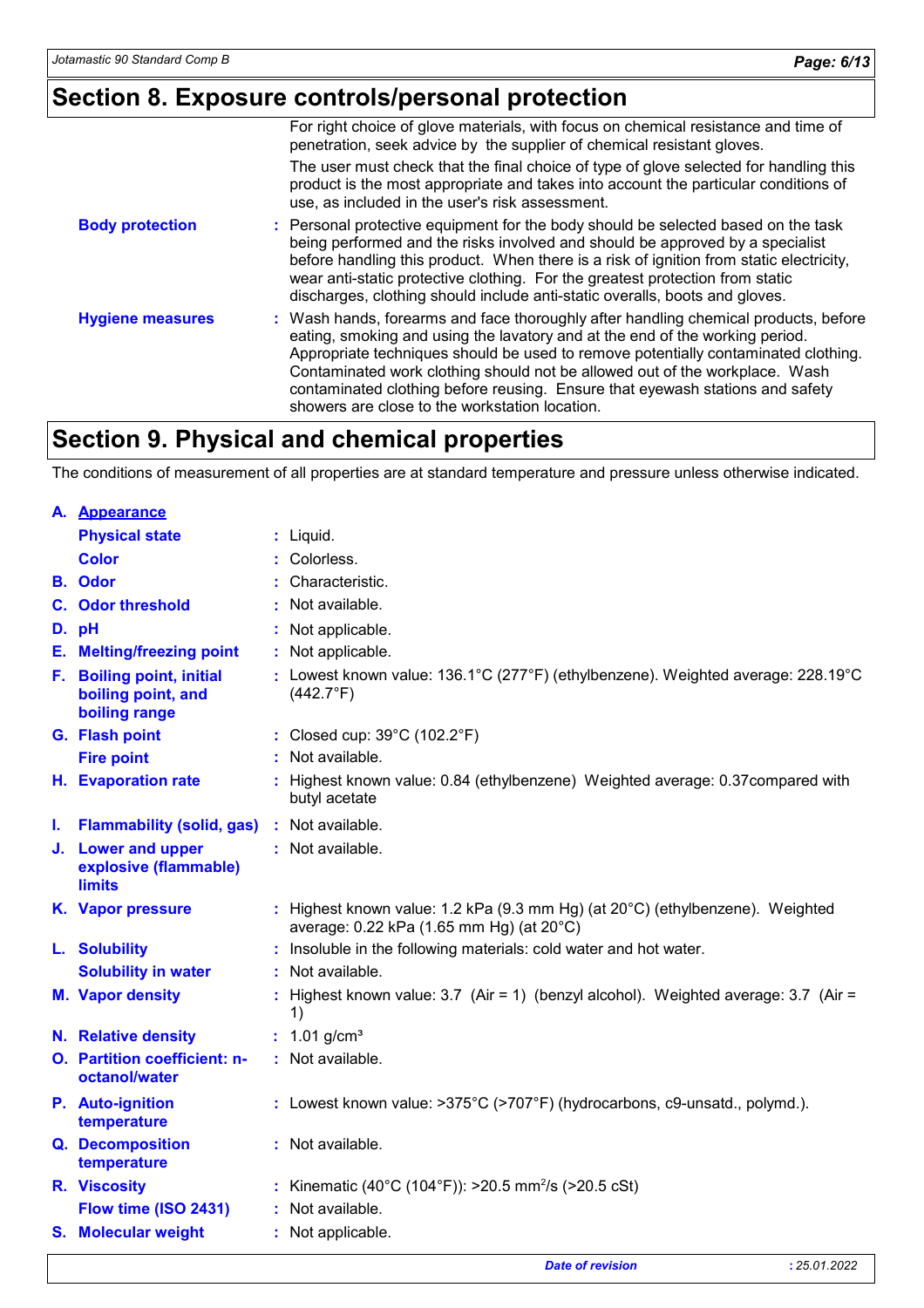# **Section 9. Physical and chemical properties**

#### **Particle characteristics**

**Median particle size :** Not applicable.

### **Section 10. Stability and reactivity**

| A. Chemical stability                               | : The product is stable.                                                                                                                                                     |
|-----------------------------------------------------|------------------------------------------------------------------------------------------------------------------------------------------------------------------------------|
| <b>Possibility of hazardous</b><br><b>reactions</b> | : Under normal conditions of storage and use, hazardous reactions will not occur.                                                                                            |
| <b>B.</b> Conditions to avoid                       | : Avoid all possible sources of ignition (spark or flame). Do not pressurize, cut, weld,<br>braze, solder, drill, grind or expose containers to heat or sources of ignition. |
| C. Incompatible materials                           | : Keep away from the following materials to prevent strong exothermic reactions:<br>oxidizing agents, strong alkalis, strong acids.                                          |
| D. Hazardous<br>decomposition products              | : Under normal conditions of storage and use, hazardous decomposition products<br>should not be produced.                                                                    |

### **Section 11. Toxicological information**

There are no data available on the mixture itself. See Sections 2 and 3 for details.

Exposure to component solvent vapor concentrations in excess of the stated occupational exposure limit may result in adverse health effects such as mucous membrane and respiratory system irritation and adverse effects on the kidneys, liver and central nervous system. Solvents may cause some of the above effects by absorption through the skin. Repeated or prolonged contact with the mixture may cause removal of natural fat from the skin, resulting in non-allergic contact dermatitis and absorption through the skin. Ingestion may cause nausea, diarrhea and vomiting.

#### **A. Information on the likely :** Not available. **routes of exposure**

| <b>Potential acute health effects</b> |  |                                                                                                        |  |  |  |
|---------------------------------------|--|--------------------------------------------------------------------------------------------------------|--|--|--|
| <b>Inhalation</b>                     |  | : No known significant effects or critical hazards.                                                    |  |  |  |
| Ingestion                             |  | : Harmful if swallowed.                                                                                |  |  |  |
| <b>Skin contact</b>                   |  | : Causes severe burns. May cause an allergic skin reaction.                                            |  |  |  |
| <b>Eye contact</b>                    |  | : Causes serious eye damage.                                                                           |  |  |  |
|                                       |  |                                                                                                        |  |  |  |
| <b>Inhalation</b>                     |  | : No specific data.                                                                                    |  |  |  |
| <b>Ingestion</b>                      |  | $:$ Adverse symptoms may include the following:<br>stomach pains                                       |  |  |  |
| <b>Skin contact</b>                   |  | : Adverse symptoms may include the following:<br>pain or irritation<br>redness<br>blistering may occur |  |  |  |
| <b>Eye contact</b>                    |  | : Adverse symptoms may include the following:<br>pain<br>watering<br>redness                           |  |  |  |
| <b>B.</b> Health hazards              |  |                                                                                                        |  |  |  |
|                                       |  | <u>Over-exposure signs/symptoms</u>                                                                    |  |  |  |

#### **Acute toxicity**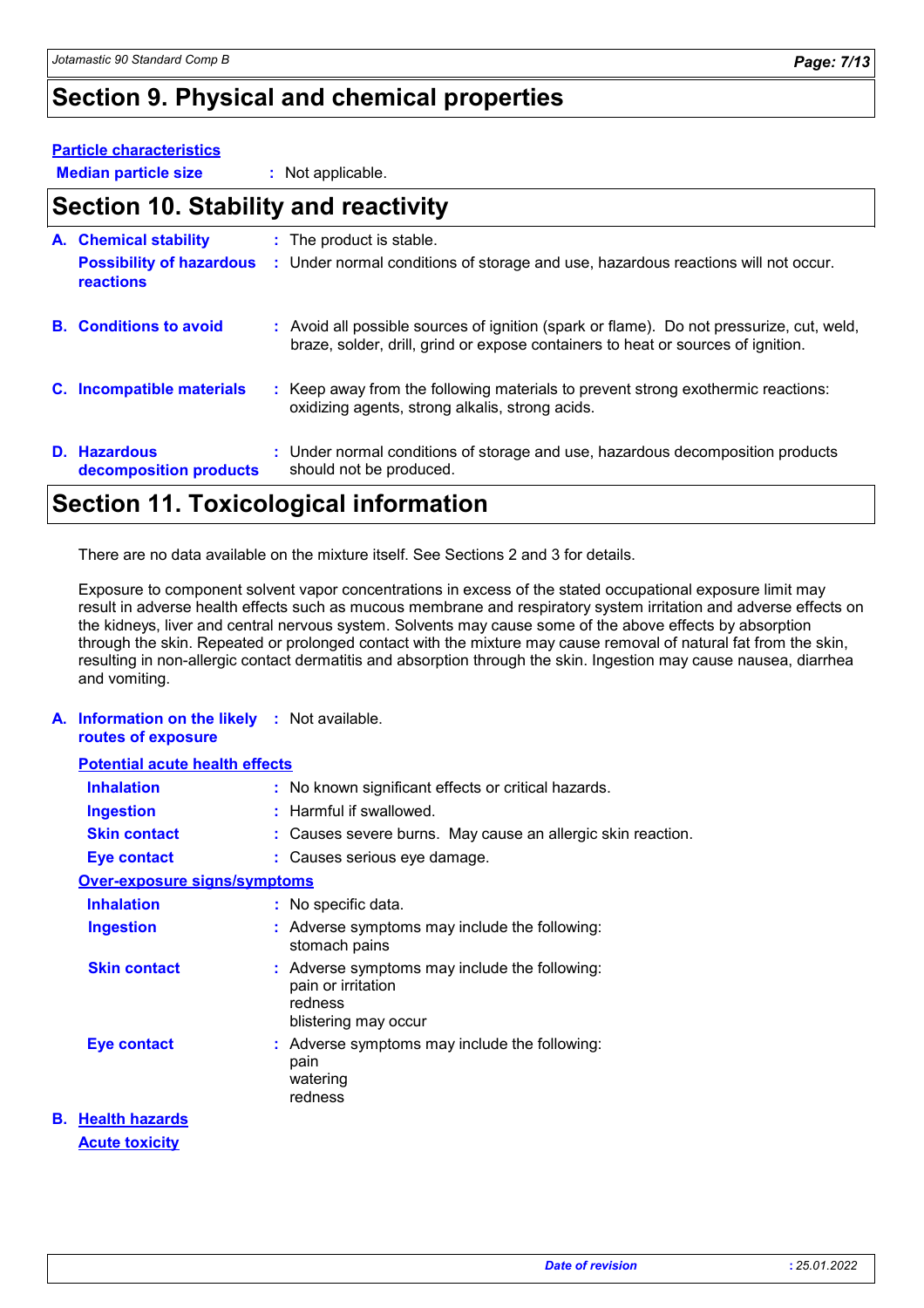# **Section 11. Toxicological information**

| <b>Product/ingredient name</b>  | <b>Result</b>                | <b>Species</b> | <b>Dose</b> | <b>Exposure</b>          |
|---------------------------------|------------------------------|----------------|-------------|--------------------------|
| benzyl alcohol                  | LD50 Oral                    | Rat            | 1230 mg/kg  | $\blacksquare$           |
| hydrocarbons,                   | LD50 Dermal                  | Rat            | >2000 mg/kg | $\blacksquare$           |
| C9-unsaturated,                 |                              |                |             |                          |
| polymerized                     |                              |                |             |                          |
|                                 | LD50 Oral                    | Rat            | >2000 mg/kg |                          |
| xylene                          | <b>LC50 Inhalation Vapor</b> | Rat            | $20$ mg/l   | 4 hours                  |
|                                 | LD50 Oral                    | Rat            | 4300 mg/kg  |                          |
|                                 | TDLo Dermal                  | Rabbit         | 4300 mg/kg  | $\blacksquare$           |
| 3-aminomethyl-                  | LD50 Oral                    | Rat            | 1030 mg/kg  | $\overline{\phantom{a}}$ |
| 3,5,5-trimethylcyclohexylamine  |                              |                |             |                          |
| Phenol, styrenated              | LD50 Dermal                  | Rabbit         | >5010 mg/kg | $\blacksquare$           |
|                                 | LD50 Oral                    | Rat            | 2500 mg/kg  | $\overline{\phantom{a}}$ |
| ethylbenzene                    | <b>LC50 Inhalation Vapor</b> | Rat - Male     | $17.8$ mg/l | 4 hours                  |
|                                 | LD50 Dermal                  | Rabbit         | >5000 mg/kg | ۰                        |
|                                 | LD50 Oral                    | Rat            | 3500 mg/kg  | $\overline{\phantom{a}}$ |
| 2-methylpentane-<br>1,5-diamine | LD50 Oral                    | Rat            | 1690 mg/kg  | $\overline{\phantom{a}}$ |

#### **Irritation/Corrosion**

| <b>Product/ingredient name</b>  | <b>Result</b>                                                        | <b>Species</b>                                         | <b>Score</b> | <b>Exposure</b>                               | <b>Observation</b> |
|---------------------------------|----------------------------------------------------------------------|--------------------------------------------------------|--------------|-----------------------------------------------|--------------------|
| aminepoxyadduct                 | Eyes - Irritant                                                      | Mammal-<br>species<br>unspecified                      |              |                                               |                    |
| benzyl alcohol                  | Eyes - Mild irritant                                                 | Mammal -<br>species<br>unspecified                     |              |                                               |                    |
| xylene                          | Eyes - Mild irritant<br>Skin - Mild irritant                         | Rabbit<br>Rat                                          |              | 87 milligrams  -<br>8 hours 60<br>microliters |                    |
| Phenol, methylstyrenated        | Skin - Mild irritant                                                 | Mammal -<br>species<br>unspecified                     |              |                                               |                    |
| Phenol, styrenated              | Eyes - Mild irritant<br>Skin - Mild irritant<br>Skin - Mild irritant | Rabbit<br>Rabbit<br>Mammal -<br>species<br>unspecified |              | 0.1 Mililiters<br>0.5 Mililiters              |                    |
| 2-methylpentane-<br>1,5-diamine | Eyes - Severe irritant<br>Skin - Severe irritant                     | Rabbit<br>Rabbit                                       | -            | 0.1 Mililiters<br>0.5 Mililiters              |                    |

#### **Sensitization**

| <b>Product/ingredient name</b>                   | <b>Route of</b><br>exposure | <b>Species</b>                  | <b>Result</b> |
|--------------------------------------------------|-----------------------------|---------------------------------|---------------|
| aminepoxyadduct                                  | skin                        | Mammal - species<br>unspecified | Sensitizing   |
| hydrocarbons,<br>C9-unsaturated,<br>polymerized  | skin                        | Mouse                           | Sensitizing   |
| 3-aminomethyl-<br>3,5,5-trimethylcyclohexylamine | skin                        | Mammal - species<br>unspecified | Sensitizing   |
| Phenol, methylstyrenated                         | skin                        | Mammal - species<br>unspecified | Sensitizing   |
| Phenol, styrenated                               | skin                        | Mammal - species<br>unspecified | Sensitizing   |

| <b>CMR - ISHA Article 42 Occupational Exposure Limits</b> |                    |                              |  |  |  |
|-----------------------------------------------------------|--------------------|------------------------------|--|--|--|
| <b>Product/ingredient name</b>                            | <b>Identifiers</b> | <b>Classification</b>        |  |  |  |
| <b>Ethyl benzene</b>                                      | CAS: 100-41-4      | CARCINOGENICITY - Category 2 |  |  |  |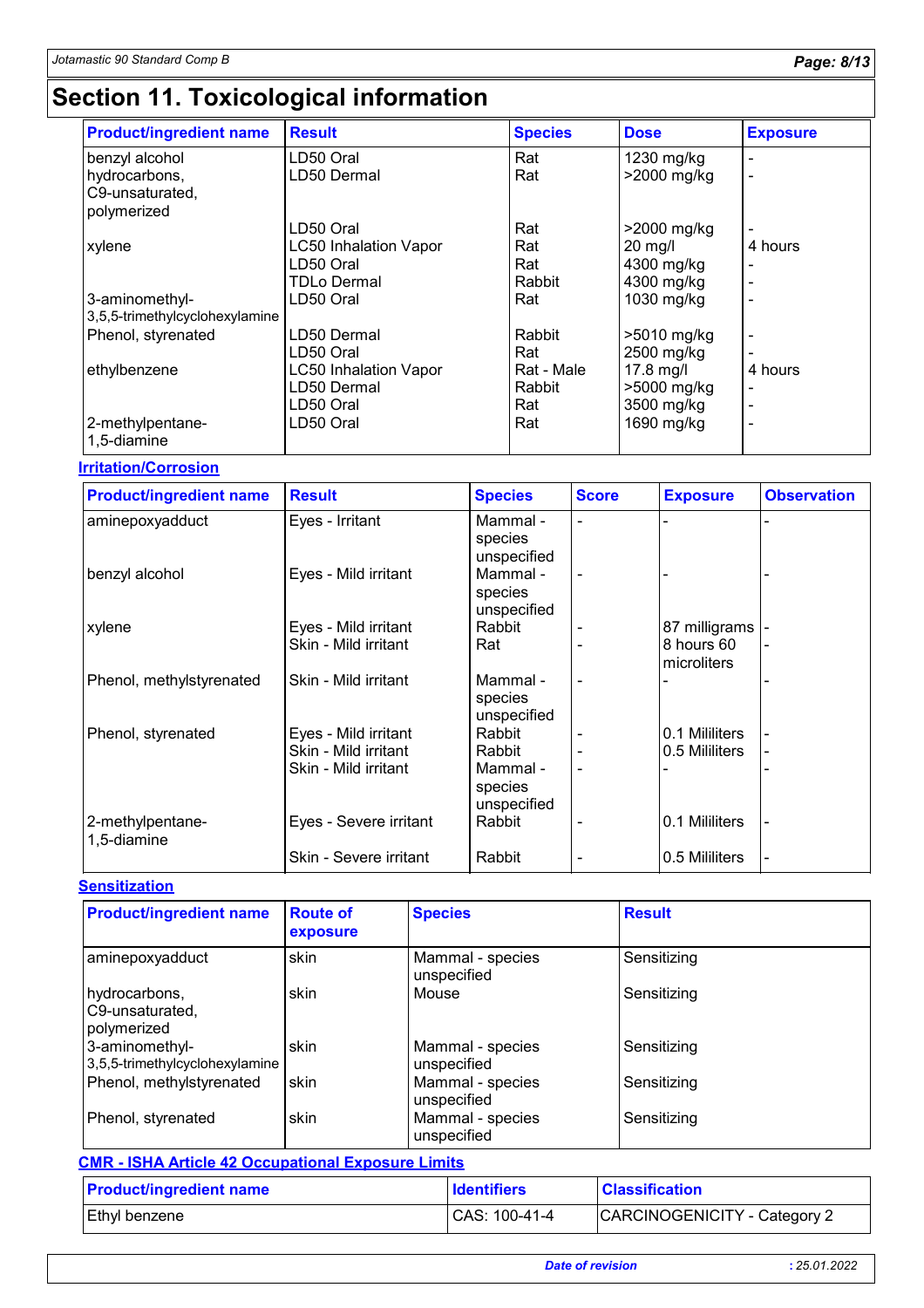# **Section 11. Toxicological information**

#### **Mutagenicity**

**Conclusion/Summary :** No known significant effects or critical hazards.

#### **Carcinogenicity**

**Conclusion/Summary :** No known significant effects or critical hazards.

#### **Reproductive toxicity**

Not available.

#### **Teratogenicity**

**Conclusion/Summary :** No known significant effects or critical hazards. **Specific target organ toxicity (single exposure)**

| <b>Product/ingredient name</b> | <b>Category</b> | <b>Route of</b><br><b>exposure</b> | <b>Target organs</b>                           |
|--------------------------------|-----------------|------------------------------------|------------------------------------------------|
| xylene                         | Category 3      | $\overline{\phantom{0}}$           | <b>Respiratory tract</b><br><b>lirritation</b> |
| 2-methylpentane-1,5-diamine    | Category 3      | $\overline{\phantom{a}}$           | <b>Respiratory tract</b><br><b>lirritation</b> |

#### **Specific target organ toxicity (repeated exposure)**

| <b>Product/ingredient name</b> | <b>Category</b> | <b>Route of</b><br>exposure | <b>Target organs</b> |
|--------------------------------|-----------------|-----------------------------|----------------------|
| Iethvlbenzene                  | Category 2      | $\overline{\phantom{0}}$    | hearing organs       |

#### **Aspiration hazard**

| <b>Product/ingredient name</b> | <b>Result</b>                         |
|--------------------------------|---------------------------------------|
| <b>Exvlene</b>                 | <b>ASPIRATION HAZARD - Category 1</b> |
| ethylbenzene                   | <b>ASPIRATION HAZARD - Category 1</b> |

#### **Potential chronic health effects**

|  |  | <b>Chronic toxicity</b> |  |
|--|--|-------------------------|--|
|  |  |                         |  |

| <b>General</b>               | : Once sensitized, a severe allergic reaction may occur when subsequently exposed<br>to very low levels. |
|------------------------------|----------------------------------------------------------------------------------------------------------|
| <b>Carcinogenicity</b>       | : No known significant effects or critical hazards.                                                      |
| <b>Mutagenicity</b>          | : No known significant effects or critical hazards.                                                      |
| <b>Reproductive toxicity</b> | : No known significant effects or critical hazards.                                                      |

#### **Numerical measures of toxicity**

**Acute toxicity estimates**

| <b>Product/ingredient name</b>               | Oral (mg/<br>kg) | <b>Dermal</b><br>(mg/kg) | <b>Inhalation</b><br>(gases)<br>(ppm) | <b>Inhalation</b><br>(vapors)<br>(mg/l) | <b>Inhalation</b><br>(dusts)<br>and mists)<br>(mg/l) |
|----------------------------------------------|------------------|--------------------------|---------------------------------------|-----------------------------------------|------------------------------------------------------|
| Jotamastic 90 Standard Comp B (MM-WCSE)      | 1123             | 8967.1                   | N/A                                   | 43.5                                    | N/A                                                  |
| aminepoxyadduct                              | 500              | N/A                      | N/A                                   | N/A                                     | N/A                                                  |
| benzyl alcohol                               | 1230             | N/A                      | N/A                                   | 11                                      | N/A                                                  |
| hydrocarbons, C9-unsaturated, polymerized    | 2500             | 2500                     | N/A                                   | N/A                                     | N/A                                                  |
| xylene                                       | 4300             | 1100                     | N/A                                   | 20                                      | N/A                                                  |
| 3-aminomethyl-3,5,5-trimethylcyclohexylamine | 1030             | N/A                      | N/A                                   | N/A                                     | N/A                                                  |
| Phenol, styrenated                           | 2500             | N/A                      | N/A                                   | N/A                                     | N/A                                                  |
| ethylbenzene                                 | 3500             | N/A                      | N/A                                   | 17.8                                    | N/A                                                  |
| 2-methylpentane-1,5-diamine                  | 1690             | 1100                     | N/A                                   | 11                                      | N/A                                                  |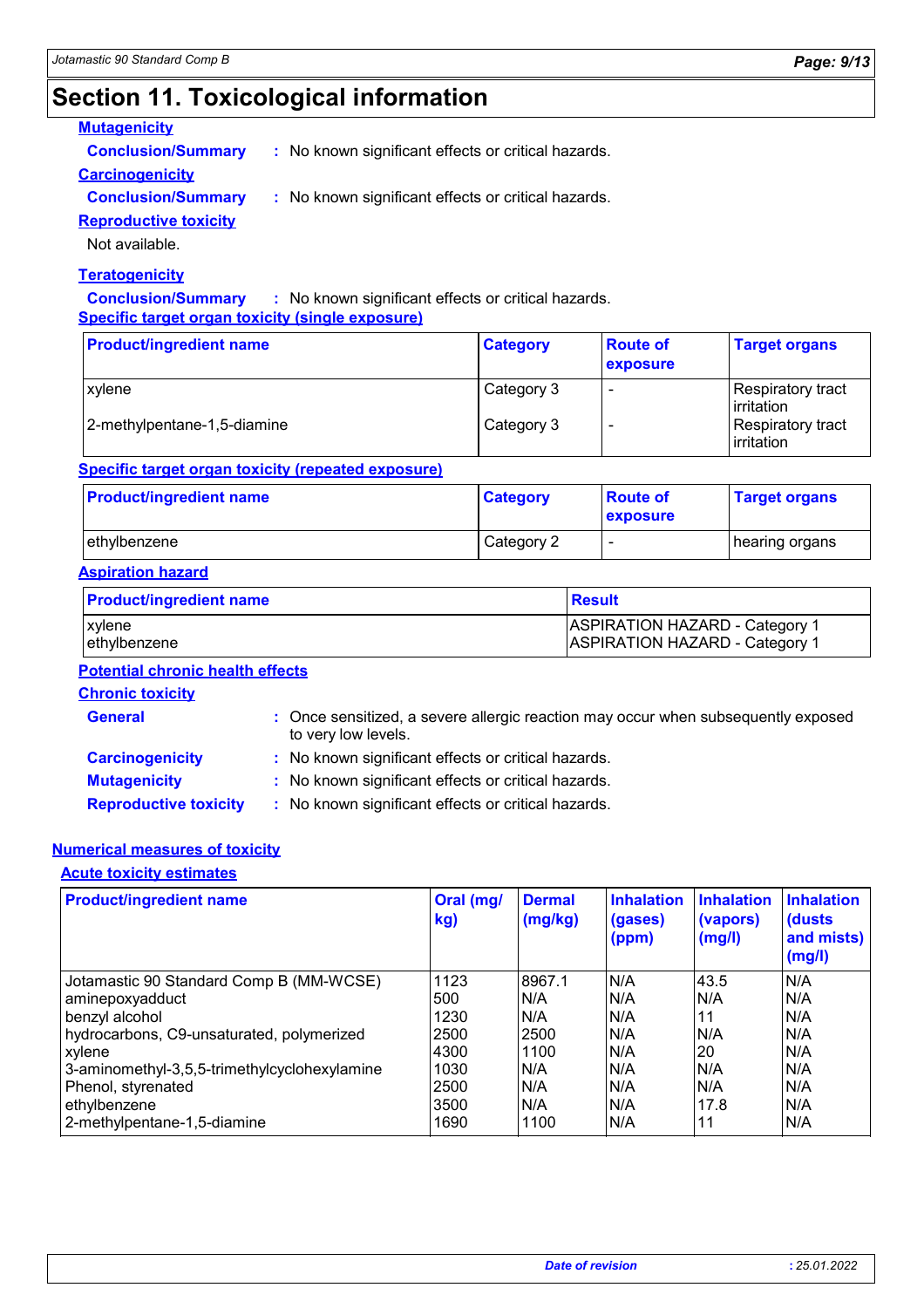# **Section 12. Ecological information**

#### **A. Ecotoxicity**

This material is toxic to aquatic life with long lasting effects.

| <b>Product/ingredient name</b> | <b>Result</b>                      | <b>Species</b>                              | <b>Exposure</b> |
|--------------------------------|------------------------------------|---------------------------------------------|-----------------|
| aminepoxyadduct                | Acute EC50 8.1 mg/l                | Algae - Pseudokirchneriella<br> subcapitata | 72 hours        |
|                                | Acute EC50 5.7 mg/l                | Daphnia - Daphnia magna                     | 48 hours        |
|                                | Acute LC50 7.9 mg/l                | Fish - Oncorhynchus Mykiss                  | 96 hours        |
| xylene                         | Acute LC50 8500 µg/l Marine water  | Crustaceans - Palaemonetes<br>pugio         | 48 hours        |
|                                | Acute LC50 13400 µg/l Fresh water  | Fish - Pimephales promelas                  | 96 hours        |
| 3-aminomethyl-                 | Acute EC50 17.4 to 21.5 mg/l Fresh | Daphnia - Daphnia magna                     | 48 hours        |
| 3,5,5-trimethylcyclohexylamine | water                              |                                             |                 |
|                                | Acute IC50 37 mg/l                 | Algae                                       | 72 hours        |
| Phenol, styrenated             | Acute EC50 100 mg/l                | Algae                                       | 72 hours        |
|                                | Acute EC50 54 mg/l                 | Daphnia                                     | 48 hours        |
|                                | Acute LC50 25.8 mg/l               | lFish.                                      | 96 hours        |
| ethylbenzene                   | Acute EC50 7700 µg/l Marine water  | Algae - Skeletonema costatum                | 96 hours        |
|                                | Acute EC50 2.93 mg/l               | Daphnia                                     | 48 hours        |
|                                | Acute LC50 4.2 mg/l                | lFish.                                      | 96 hours        |

#### **Persistence and degradability B.**

| <b>Product/ingredient name</b>                                                                  | <b>Test</b>              | <b>Result</b> |                             | <b>Dose</b> | <b>Inoculum</b>                                  |
|-------------------------------------------------------------------------------------------------|--------------------------|---------------|-----------------------------|-------------|--------------------------------------------------|
| aminepoxyadduct                                                                                 |                          |               | 0 % - Not readily - 28 days |             |                                                  |
| <b>Product/ingredient name</b>                                                                  | <b>Aquatic half-life</b> |               | <b>Photolysis</b>           |             | <b>Biodegradability</b>                          |
| aminepoxyadduct<br>benzyl alcohol<br>xylene<br>3-aminomethyl-<br>3,5,5-trimethylcyclohexylamine |                          |               |                             |             | Not readily<br>Readily<br>Readily<br>Not readily |
| ethylbenzene                                                                                    |                          |               |                             |             | Readily                                          |

#### **Bioaccumulative potential C.**

| <b>Product/ingredient name</b> | $LogP_{ow}$ | <b>BCF</b>  | <b>Potential</b> |
|--------------------------------|-------------|-------------|------------------|
| benzyl alcohol                 | 0.87        | ~100        | low              |
| hydrocarbons,                  | 3.627       |             | llow             |
| C9-unsaturated,                |             |             |                  |
| polymerized                    |             |             |                  |
| xylene                         | 3.12        | 8.1 to 25.9 | low              |
| 3-aminomethyl-                 | 0.99        |             | llow             |
| 3,5,5-trimethylcyclohexylamine |             |             |                  |
| Phenol, methylstyrenated       | 3.627       |             | llow             |
| ethylbenzene                   | 3.6         |             | low.             |

**Mobility in soil D. Soil/water partition coefficient (KOC)**

**:** Not available.

#### **E.**

**Other adverse effects :** No known significant effects or critical hazards.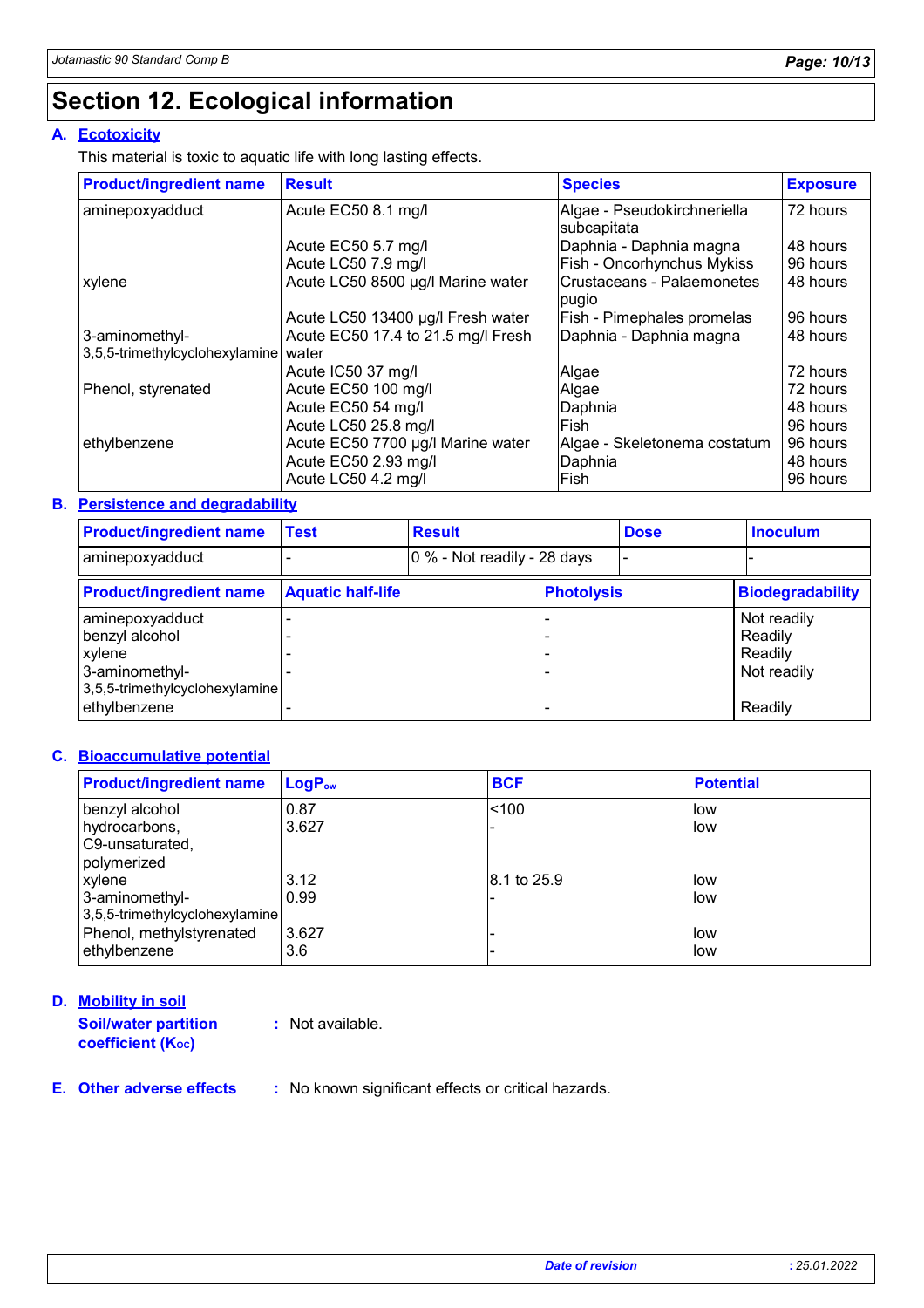### **Section 13. Disposal considerations**

| A. Disposal methods | : The generation of waste should be avoided or minimized wherever possible.                                                                                                                                                                                                                                                                                                                                                                                                                                                                                                                     |
|---------------------|-------------------------------------------------------------------------------------------------------------------------------------------------------------------------------------------------------------------------------------------------------------------------------------------------------------------------------------------------------------------------------------------------------------------------------------------------------------------------------------------------------------------------------------------------------------------------------------------------|
|                     | Disposal of this product, solutions and any by-products should at all times comply<br>with the requirements of environmental protection and waste disposal legislation<br>and any regional local authority requirements. Dispose of surplus and non-<br>recyclable products via a licensed waste disposal contractor. Waste should not be<br>disposed of untreated to the sewer unless fully compliant with the requirements of<br>all authorities with jurisdiction. Waste packaging should be recycled. Incineration or<br>landfill should only be considered when recycling is not feasible. |

**B. Disposal precautions :** This material and its container must be disposed of in a safe way. Care should be taken when handling emptied containers that have not been cleaned or rinsed out. Empty containers or liners may retain some product residues. Vapor from product residues may create a highly flammable or explosive atmosphere inside the container. Do not cut, weld or grind used containers unless they have been cleaned thoroughly internally. Avoid dispersal of spilled material and runoff and contact with soil, waterways, drains and sewers.

### **Section 14. Transport information**

|                                      | <b>UN</b>                                                                                                                                  | <b>IMDG</b>                                                                            | <b>IATA</b>                                                              |  |  |  |
|--------------------------------------|--------------------------------------------------------------------------------------------------------------------------------------------|----------------------------------------------------------------------------------------|--------------------------------------------------------------------------|--|--|--|
| A. UN number                         | <b>UN3469</b>                                                                                                                              | <b>UN3469</b>                                                                          | <b>UN3469</b>                                                            |  |  |  |
| <b>B. UN proper</b><br>shipping name | Paint related material,<br>flammable, corrosive                                                                                            | Paint related material,<br>flammable, corrosive. Marine<br>pollutant (aminepoxyadduct) | Paint related material,<br>flammable, corrosive                          |  |  |  |
| <b>C. Transport</b>                  | 3(8)                                                                                                                                       | 3(8)                                                                                   | 3(8)                                                                     |  |  |  |
| hazard class(es)                     | ے مخ                                                                                                                                       | م¥<br>≚≚∛                                                                              |                                                                          |  |  |  |
| <b>D. Packing group</b>              | Ш                                                                                                                                          | $\mathbf{III}$                                                                         | III                                                                      |  |  |  |
| <b>E. Environmental</b><br>hazards   | Yes. The environmentally<br>hazardous substance mark is<br>not required.                                                                   | Yes.                                                                                   | Yes. The environmentally<br>hazardous substance mark is<br>not required. |  |  |  |
| <b>Additional information</b>        |                                                                                                                                            |                                                                                        |                                                                          |  |  |  |
| <b>UN</b>                            | : Tunnel restriction code: (D/E)<br>Hazard identification number: 38                                                                       |                                                                                        |                                                                          |  |  |  |
| <b>IMDG</b>                          | : The marine pollutant mark is not required when transported in sizes of $\leq 5$ L or $\leq 5$ kg.<br><b>Emergency schedules F-E, S-C</b> |                                                                                        |                                                                          |  |  |  |

- The environmentally hazardous substance mark may appear if required by other **:** transportation regulations. **IATA**
- **F. Special precautions for user Transport within user's premises:** always transport in closed containers that are **:** upright and secure. Ensure that persons transporting the product know what to do in the event of an accident or spillage.
- **Transport in bulk according :** Not available. **to IMO instruments**

Transport in accordance with ADR/RID, IMDG/IMO and ICAO/IATA and national regulation.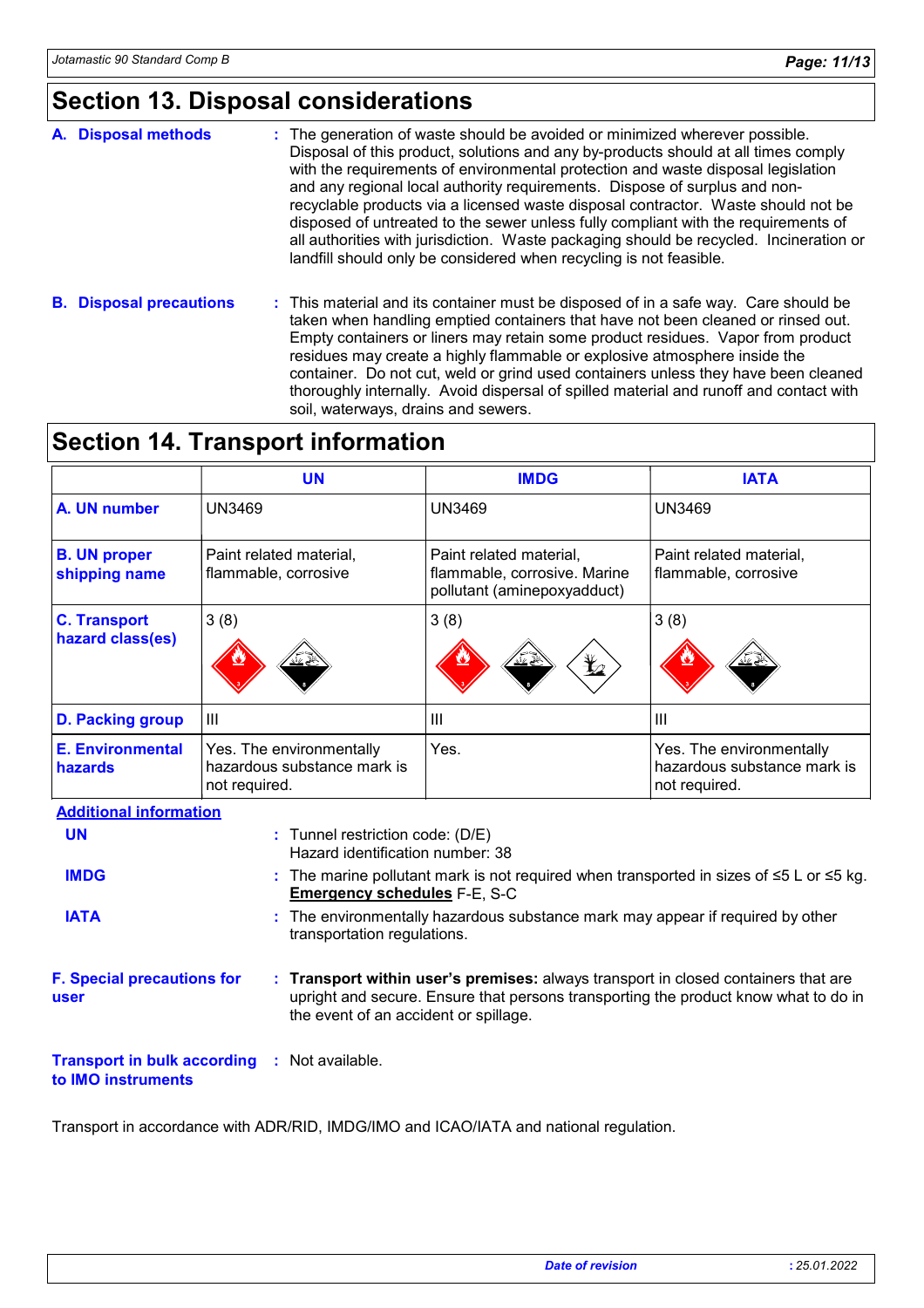# **Section 15. Regulatory information**

| А. | <b>Requlation according to ISHA</b>                                                                                          |                                                                                           |
|----|------------------------------------------------------------------------------------------------------------------------------|-------------------------------------------------------------------------------------------|
|    | <b>ISHA article 117</b><br>(Harmful substances<br>prohibited from<br>manufacture)                                            | : None of the components are listed.                                                      |
|    | <b>ISHA article 118</b><br>(Harmful substances<br>requiring permission)                                                      | : None of the components are listed.                                                      |
|    | <b>Article 2 of Youth</b><br><b>Protection Act on</b><br><b>Substances Hazardous</b><br>to Youth                             | : Not applicable.                                                                         |
|    |                                                                                                                              | <b>Exposure Limits of Chemical Substances and Physical Factors</b>                        |
|    | The following components have an OEL:<br>xylene<br>ethylbenzene                                                              |                                                                                           |
|    | <b>Annex 19 (Exposure</b><br>standards established<br>for harmful factors)                                                   | <b>ISHA Enforcement Regs</b> : None of the components are listed.                         |
|    | <b>Annex 21 (Harmful</b><br>factors subject to Work<br><b>Environment</b><br><b>Measurement)</b>                             | <b>ISHA Enforcement Regs</b> : The following components are listed: xylene, ethyl benzene |
|    | <b>Annex 22 (Harmful</b><br><b>Factors Subject to</b><br><b>Special Health Check-</b><br>up)                                 | <b>ISHA Enforcement Regs</b> : The following components are listed: Xylene, Ethyl benzene |
|    | <b>Standard of Industrial</b><br><b>Safety and Health</b><br><b>Annex 12 (Hazardous</b><br>substances subject to<br>control) | : The following components are listed: xylene, ethyl benzene                              |
|    | <b>B.</b> Regulation according to Chemicals Control Act                                                                      |                                                                                           |
|    | <b>CCA Article 11 (TRI)</b>                                                                                                  | : The following components are listed: Xylene including o-,m-,p- isomer, Ethylbenzene     |
|    | <b>Reach Article 27)</b>                                                                                                     | Article 18 Prohibited (K-: None of the components are listed.                             |
|    | <b>Article 19 Subject to</b><br>authorization (K-Reach<br><b>Article 25)</b>                                                 | : None of the components are listed.                                                      |
|    | <b>Article 20 Toxic</b><br><b>Chemicals (K-Reach</b><br><b>Article 20)</b>                                                   | : Not applicable                                                                          |
|    | <b>Reach Article 27)</b>                                                                                                     | Article 20 Restricted (K-: None of the components are listed.                             |
|    | <b>CCA Article 39</b><br><b>(Accident Precaution</b><br><b>Chemicals)</b>                                                    | : None of the components are listed.                                                      |
|    | <b>Existing Chemical</b><br><b>Substances Subject to</b><br><b>Registration</b>                                              | : The following components are listed: Xylene; Dimethylbenzene                            |